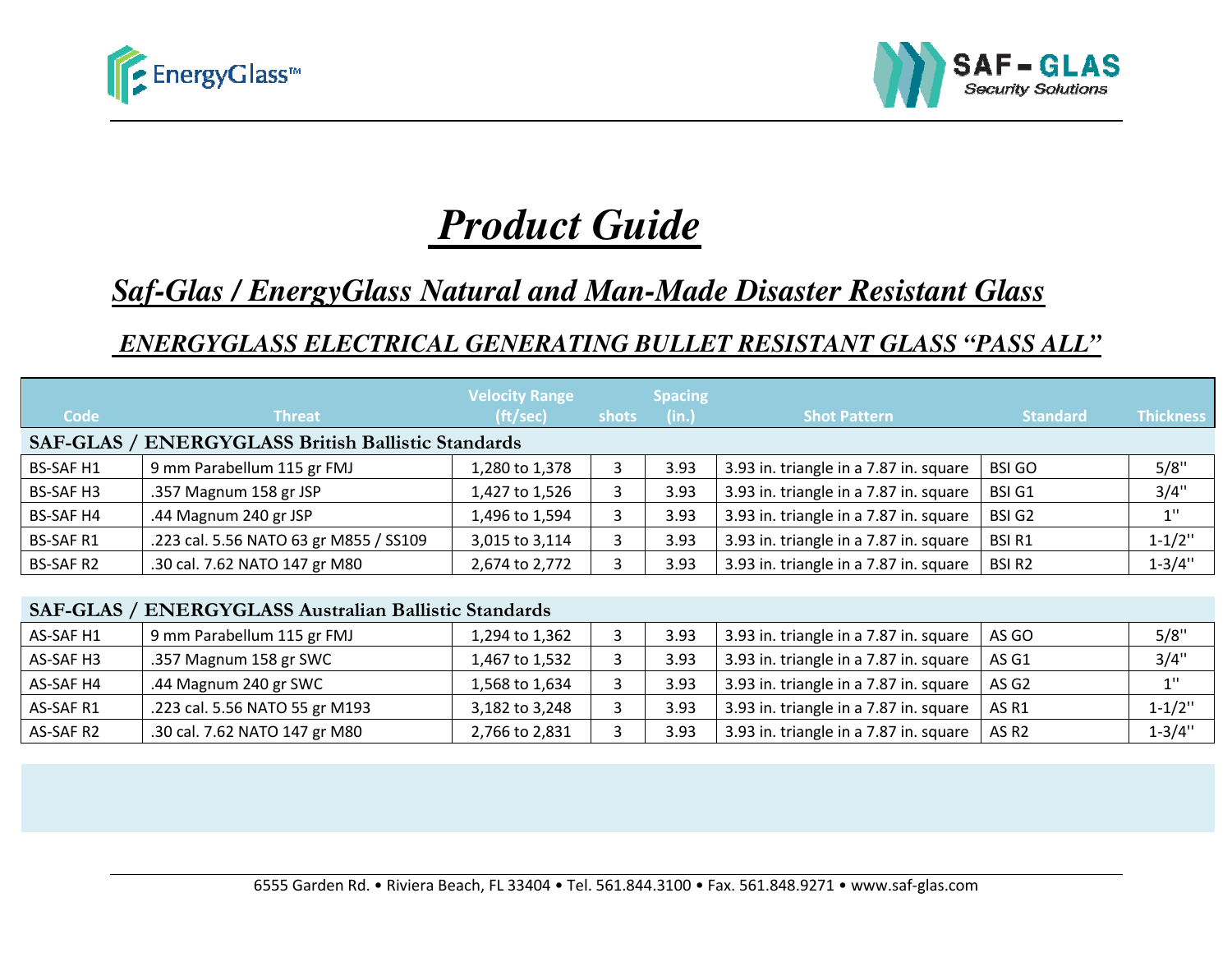



#### **SAF-GLAS / ENERGYGLASS ASTM Ballistic StandardsStandards**

| ASTM-SAF H2 | .38 Super 130 gr FMJ                    | 1,230 to 1,330 | 6.93 | 8 in. Ø circle 120 ° apart | ASTM .38 Super      | 5/8"       |
|-------------|-----------------------------------------|----------------|------|----------------------------|---------------------|------------|
|             |                                         |                |      |                            | ASTM .44            |            |
| ASTM-SAF H4 | .44 Magnum 240 gr JSP                   | 1,400 to 1,500 | 6.93 | 8 in. Ø circle 120 ° apart | Magnum              | 11         |
| ASTM-SAF R2 | .30 cal. 7.62 NATO 147 gr M80           | 2,750 to 2,850 | 6.93 | 8 in. Ø circle 120 ° apart | <b>ASTM Rifle</b>   | $1 - 3/4"$ |
| ASTM-SAF S1 | 12 Gauge 3.0 inch Mag. 808 gr # 00 Buck | 1,265 to 1,365 | 6.93 | 8 in. Ø circle 120 ° apart | <b>ASTM Shotgun</b> | $1 - 5/8"$ |
| ASTM-SAF S2 | 9 mm Parabellum 124 gr FMJ              | 1,350 to 1,450 | 6.93 | 8 in. Ø circle 120 ° apart | ASTM Sub M.G.       | 3/4"       |
|             |                                         |                |      |                            |                     |            |

#### **SAF-GLAS / ENERGYGLASS Brunswick Ballistic Standards**

| <b>BW-SAF R3</b> | gr M59<br>.<br>ົາ ^ =<br>NA I<br>144<br>7.UZ<br>.JU | いち<br>しつし |  |  |  | Brunswick | $-3/\Delta$ |  |  |  |  |
|------------------|-----------------------------------------------------|-----------|--|--|--|-----------|-------------|--|--|--|--|
|                  |                                                     |           |  |  |  |           |             |  |  |  |  |

#### **SAF-GLAS / ENERGYGLASS Canadian Ballistic StandardsBallistic**

| CA-SAF R1 | .223 cal. 5.56 NATO 55 gr M193 | 3,200 to 3,300 | 6.93 | 8 in. Ø circle 120 ° apart | Canadian Vehicle | $1 - 1/2$       |
|-----------|--------------------------------|----------------|------|----------------------------|------------------|-----------------|
| CA-SAF R4 | .30 cal. 7.62 NATO 147 gr C21  | 2,800 to 2,900 | 6.93 | 8 in. Ø circle 120 ° apart | Canadian Vehicle | $1 - 3/\Delta'$ |

#### **SAF-GLAS / ENERGYGLASS European Standard EN 1063**

| ASTM-SAF H2        | .38 Super 130 gr FMJ                                        | 1,230 to 1,330 | 3                        | 6.93                     | 8 in. Ø circle 120 ° apart                                                                           | ASTM .38 Super      | 5/8"        |
|--------------------|-------------------------------------------------------------|----------------|--------------------------|--------------------------|------------------------------------------------------------------------------------------------------|---------------------|-------------|
|                    |                                                             |                |                          |                          |                                                                                                      | ASTM .44            |             |
| <b>ASTM-SAF H4</b> | .44 Magnum 240 gr JSP                                       | 1,400 to 1,500 | 3                        | 6.93                     | 8 in. Ø circle 120 ° apart                                                                           | Magnum              | 1"          |
| ASTM-SAF R2        | .30 cal. 7.62 NATO 147 gr M80                               | 2,750 to 2,850 | 3                        | 6.93                     | 8 in. Ø circle 120 ° apart                                                                           | <b>ASTM Rifle</b>   | $1 - 3/4"$  |
| ASTM-SAF S1        | 12 Gauge 3.0 inch Mag. 808 gr # 00 Buck                     | 1,265 to 1,365 | 3                        | 6.93                     | 8 in. Ø circle 120 ° apart                                                                           | <b>ASTM Shotgun</b> | $1 - 5/8"$  |
| <b>ASTM-SAF S2</b> | 9 mm Parabellum 124 gr FMJ                                  | 1,350 to 1,450 | $\overline{3}$           | 6.93                     | 8 in. Ø circle 120 ° apart                                                                           | ASTM Sub M.G.       | 3/4"        |
|                    |                                                             |                |                          |                          |                                                                                                      |                     |             |
|                    |                                                             |                |                          |                          |                                                                                                      |                     |             |
|                    | <b>SAF-GLAS / ENERGYGLASS Brunswick Ballistic Standards</b> |                |                          |                          |                                                                                                      |                     |             |
| <b>BW-SAF R3</b>   | .30 7.62 NATO 147 gr M59                                    | V50            | $\overline{\phantom{a}}$ | $\overline{\phantom{a}}$ | $\frac{1}{2}$                                                                                        | <b>Brunswick</b>    | $1 - 3/4"$  |
|                    |                                                             |                |                          |                          |                                                                                                      |                     |             |
|                    | <b>SAF-GLAS / ENERGYGLASS Canadian Ballistic Standards</b>  |                |                          |                          |                                                                                                      |                     |             |
| CA-SAF R1          | .223 cal. 5.56 NATO 55 gr M193                              | 3,200 to 3,300 | 3                        | 6.93                     | 8 in. Ø circle 120 ° apart                                                                           | Canadian Vehicle    | $1 - 1/2$ " |
| CA-SAF R4          | .30 cal. 7.62 NATO 147 gr C21                               | 2,800 to 2,900 | 3                        | 6.93                     | 8 in. Ø circle 120 ° apart                                                                           | Canadian Vehicle    | $1 - 3/4"$  |
|                    |                                                             |                |                          |                          |                                                                                                      |                     |             |
|                    | <b>SAF-GLAS / ENERGYGLASS European Standard EN 1063</b>     |                |                          |                          |                                                                                                      |                     |             |
| <b>EN-SAF BR1</b>  | .22 LR 40 grain Lead Round                                  | 1,048 to 1,214 | 3                        | 4.7                      | 4.3 to 5.1 in. triangle                                                                              | EN BR1              | 5/8"        |
| <b>EN-SAF BR2</b>  | 9 mm Parabellum 124 gr FSJ RNSC                             | 1,280 to 1,345 | 3                        | 4.7                      | 4.3 to 5.1 in. triangle                                                                              | EN BR2              | 3/4"        |
| <b>EN-SAF BR3</b>  | .357 Magnum 158 gr FSJ Coned Soft Core                      | 1,378 to 1,444 | 3                        | 4.7                      | 4.3 to 5.1 in. triangle                                                                              | EN BR3              | 3/4"        |
|                    | .44 Magnum 240 gr FCJ Flat Nose Soft                        |                |                          |                          |                                                                                                      |                     |             |
| <b>EN-SAF BR4</b>  | Core                                                        | 1,411 to 1,476 | 3                        | 4.7                      | 4.3 to 5.1 in. triangle                                                                              | EN BR4              | 1"          |
| <b>EN-SAF BR5</b>  | 5.56 x 45 NATO 62 gr SS109 (M855)                           | 3,084 to 3,150 | 3                        | 4.7                      | 4.3 to 5.1 in. triangle                                                                              | EN BR5              | $1 - 1/2$ " |
| <b>EN-SAF BR6</b>  | 7.62 x 51 NATO 147 gr FSJ (M80)                             | 2,690 to 2,756 | 3                        | 4.7                      | 4.3 to 5.1 in. triangle                                                                              | EN BR6              | 2"          |
| <b>EN-SAF BR7</b>  | 7.62 x 51 NATO 150 gr FCJ steel hard core                   | 2,657 to 2,723 | 3                        | 4.7                      | 4.3 to 5.1 in. triangle                                                                              | EN BR7              | $2$ "       |
|                    |                                                             |                |                          |                          |                                                                                                      |                     |             |
|                    |                                                             |                |                          |                          |                                                                                                      |                     |             |
|                    |                                                             |                |                          |                          |                                                                                                      |                     |             |
|                    |                                                             |                |                          |                          |                                                                                                      |                     |             |
|                    |                                                             |                |                          |                          |                                                                                                      |                     |             |
|                    |                                                             |                |                          |                          |                                                                                                      |                     |             |
|                    |                                                             |                |                          |                          | 6555 Garden Rd. • Riviera Beach, FL 33404 • Tel. 561.844.3100 • Fax. 561.848.9271 • www.saf-glas.com |                     |             |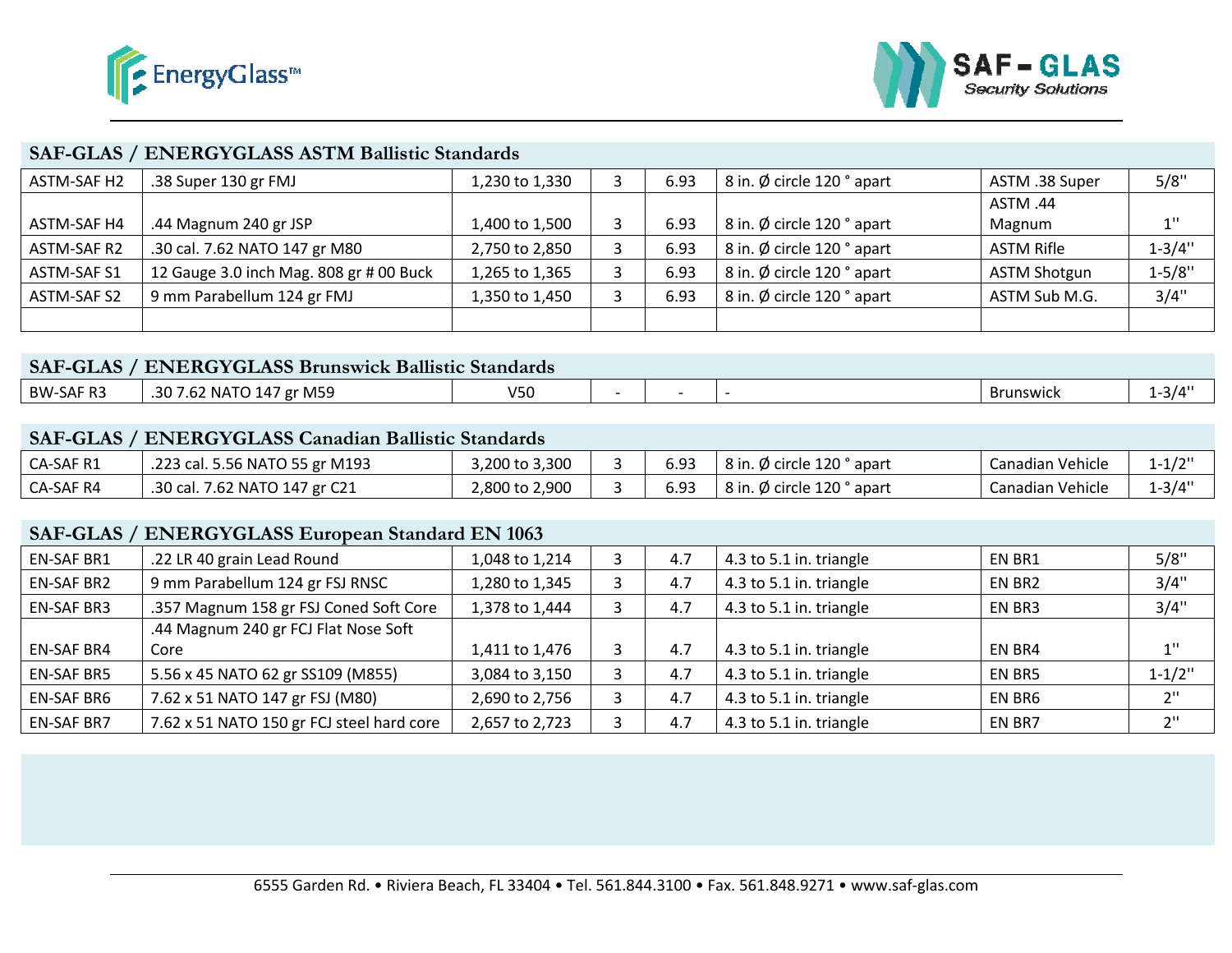



#### **SAF-GLAS / ENERGYGLASS Federal Railroad Administration FRA Ballistic StandardsFederal Railroad**

| FRA-SAF BR1a | .22 LR 40 gr Lead | min. of 960 |  | Center shot | FRA<br>Part <sub>-</sub> | 5/8" |
|--------------|-------------------|-------------|--|-------------|--------------------------|------|
| FRA-SAF BR1b | .22 LR 40 gr Lead | min. of 960 |  | Center shot | <b>FRA II Part</b> 1     | 5/8" |

#### **SAF-GLAS / ENERGYGLASS German DIN Ballistic Standards**

| DIN-SAF H1f | 9 mm Parabellum 124 gr FMJ    | 1,165 to 1,198 | 5.1 | 4.9 to 5.3 in. triangle | DIN C1-SF              | 5/8" |
|-------------|-------------------------------|----------------|-----|-------------------------|------------------------|------|
| DIN-SAF H3f | .357 Magnum 158 gr FMJ        | 1,362 to 1,394 | 5.1 | 4.9 to 5.3 in. triangle | DIN C2-SF              | 3/4" |
| DIN-SAF H4f | .44 Magnum 240 gr FMJ         | 1,427 to 1,460 | 5.1 | 4.9 to 5.3 in. triangle | DIN C3-SF              | 1''  |
| DIN-SAF R2f | .30 cal. 7.62 NATO 147 gr M80 | 2,575 to 2,608 | 5.1 | 4.9 to 5.3 in. triangle | DIN C4-SF              | 2"   |
| DIN-SAF H1a | 9 mm Parabellum 124 gr FMJ    | 1,165 to 1,198 | 5.1 | 4.9 to 5.3 in. triangle | DIN C1-SA              | 5/8" |
| DIN-SAF H3a | .357 Magnum 158 gr FMJ        | 1,362 to 1,394 | 5.1 | 4.9 to 5.3 in. triangle | DIN C <sub>2</sub> -SA | 3/4" |
| DIN-SAF H4a | .44 Magnum 240 gr FMJ         | 1,427 to 1,460 | 5.1 | 4.9 to 5.3 in. triangle | DIN C3-SA              | 11   |
| DIN-SAF R2a | .30 cal. 7.62 NATO 147 gr M80 | 2,575 to 2,608 | 5.1 | 4.9 to 5.3 in. triangle | DIN C4-SA              | ייר  |

| <b>SAF-GLAS / ENERGYGLASS MIL-SAMIT Ballistic Standards</b> |                               |                |             |  |                                   |  |        |  |
|-------------------------------------------------------------|-------------------------------|----------------|-------------|--|-----------------------------------|--|--------|--|
| MIL-SAF R2                                                  | .30 cal. 7.62 NATO 147 gr M80 | 2,750 to 2,850 | $\sqrt{25}$ |  | 6.93   8 in. Ø circle 120 ° apart |  | $\sim$ |  |

#### **SAF-GLAS / ENERGYGLASS National Institute of Justice (NIJ) Ballistic Standards**

| FRA-SAF BR1a                                                | .22 LR 40 gr Lead                                                                                    | min. of 960    | 1              |      | Center shot                           | FRAIPart 1       | 5/8"        |  |  |  |  |
|-------------------------------------------------------------|------------------------------------------------------------------------------------------------------|----------------|----------------|------|---------------------------------------|------------------|-------------|--|--|--|--|
| FRA-SAF BR1b                                                | .22 LR 40 gr Lead                                                                                    | min. of 960    | 1              |      | Center shot                           | FRA II Part 1    | 5/8"        |  |  |  |  |
|                                                             | SAF-GLAS / ENERGYGLASS German DIN Ballistic Standards                                                |                |                |      |                                       |                  |             |  |  |  |  |
| DIN-SAF H1f                                                 | 9 mm Parabellum 124 gr FMJ                                                                           | 1,165 to 1,198 | 3              | 5.1  | 4.9 to 5.3 in. triangle               | DIN C1-SF        | 5/8"        |  |  |  |  |
| DIN-SAF H3f                                                 | .357 Magnum 158 gr FMJ                                                                               | 1,362 to 1,394 | 3              | 5.1  | 4.9 to 5.3 in. triangle               | DIN C2-SF        | 3/4"        |  |  |  |  |
| DIN-SAF H4f                                                 | .44 Magnum 240 gr FMJ                                                                                | 1,427 to 1,460 | 3              | 5.1  | 4.9 to 5.3 in. triangle               | DIN C3-SF        | $1^{\rm n}$ |  |  |  |  |
| DIN-SAF R2f                                                 | .30 cal. 7.62 NATO 147 gr M80                                                                        | 2,575 to 2,608 | $\overline{3}$ | 5.1  | 4.9 to 5.3 in. triangle               | DIN C4-SF        | 2"          |  |  |  |  |
| DIN-SAF H1a                                                 | 9 mm Parabellum 124 gr FMJ                                                                           | 1,165 to 1,198 | 3              | 5.1  | 4.9 to 5.3 in. triangle               | DIN C1-SA        | 5/8"        |  |  |  |  |
| DIN-SAF H3a                                                 | .357 Magnum 158 gr FMJ                                                                               | 1,362 to 1,394 | 3              | 5.1  | 4.9 to 5.3 in. triangle               | DIN C2-SA        | 3/4"        |  |  |  |  |
| DIN-SAF H4a                                                 | .44 Magnum 240 gr FMJ                                                                                | 1,427 to 1,460 | 3              | 5.1  | 4.9 to 5.3 in. triangle               | DIN C3-SA        | 1"          |  |  |  |  |
| DIN-SAF R2a                                                 | .30 cal. 7.62 NATO 147 gr M80                                                                        | 2,575 to 2,608 | 3              | 5.1  | 4.9 to 5.3 in. triangle               | DIN C4-SA        | $2"$        |  |  |  |  |
| <b>SAF-GLAS / ENERGYGLASS MIL-SAMIT Ballistic Standards</b> |                                                                                                      |                |                |      |                                       |                  |             |  |  |  |  |
| MIL-SAF R2                                                  | .30 cal. 7.62 NATO 147 gr M80                                                                        | 2,750 to 2,850 | 25             | 6.93 | 8 in. Ø circle 120 ° apart            |                  | 2"          |  |  |  |  |
|                                                             | SAF-GLAS / ENERGYGLASS National Institute of Justice (NIJ) Ballistic Standards                       |                |                |      |                                       |                  |             |  |  |  |  |
| NIJ-SAF BR2-I1                                              | .22 LR HV 40 gr Lead                                                                                 | 1,010 to 1,090 | 5              | 4.24 | >2 in. (4.24 in. on 12x12 in. sample) | NIJ I Part 1     | 5/8"        |  |  |  |  |
| NIJ-SAF H5-I2                                               | .38 Special 158 gr RNL                                                                               | 800 to 900     | 5              | 4.24 | >2 in. (4.24 in. on 12x12 in. sample) | NIJ I Part 2     | 5/8"        |  |  |  |  |
| NIJ-SAF H1-<br>IIA1                                         | 9 mm Parabellum 124 gr FMJ                                                                           | 1,050 to 1,130 | 5              | 4.24 | >2 in. (4.24 in. on 12x12 in. sample) | NIJ II-A Part 1  | 5/8"        |  |  |  |  |
| NIJ-SAF H3-<br>IIA <sub>2</sub>                             | .357 Magnum 158 gr JSP                                                                               | 1,200 to 1,300 | 5              | 4.24 | >2 in. (4.24 in. on 12x12 in. sample) | NIJ II-A Part 2  | 3/4"        |  |  |  |  |
| NIJ-SAF H1-II1                                              | 9 mm Parabellum 124 gr FMJ                                                                           | 1,135 to 1,215 | 5              | 4.24 | >2 in. (4.24 in. on 12x12 in. sample) | NIJ II Part 1    | 5/8"        |  |  |  |  |
| NIJ-SAF H3-II2                                              | .357 Magnum 158 gr JSP                                                                               | 1,345 to 1,445 | 5              | 4.24 | >2 in. (4.24 in. on 12x12 in. sample) | NIJ II Part 2    | 3/4"        |  |  |  |  |
| NIJ-SAF H4-<br>IIIA1                                        | .44 Magnum 240 gr SWC                                                                                | 1,350 to 1,450 | 5              | 4.24 | >2 in. (4.24 in. on 12x12 in. sample) | NIJ III-A Part 1 | $1^{\rm n}$ |  |  |  |  |
|                                                             | 6555 Garden Rd. • Riviera Beach, FL 33404 • Tel. 561.844.3100 • Fax. 561.848.9271 • www.saf-glas.com |                |                |      |                                       |                  |             |  |  |  |  |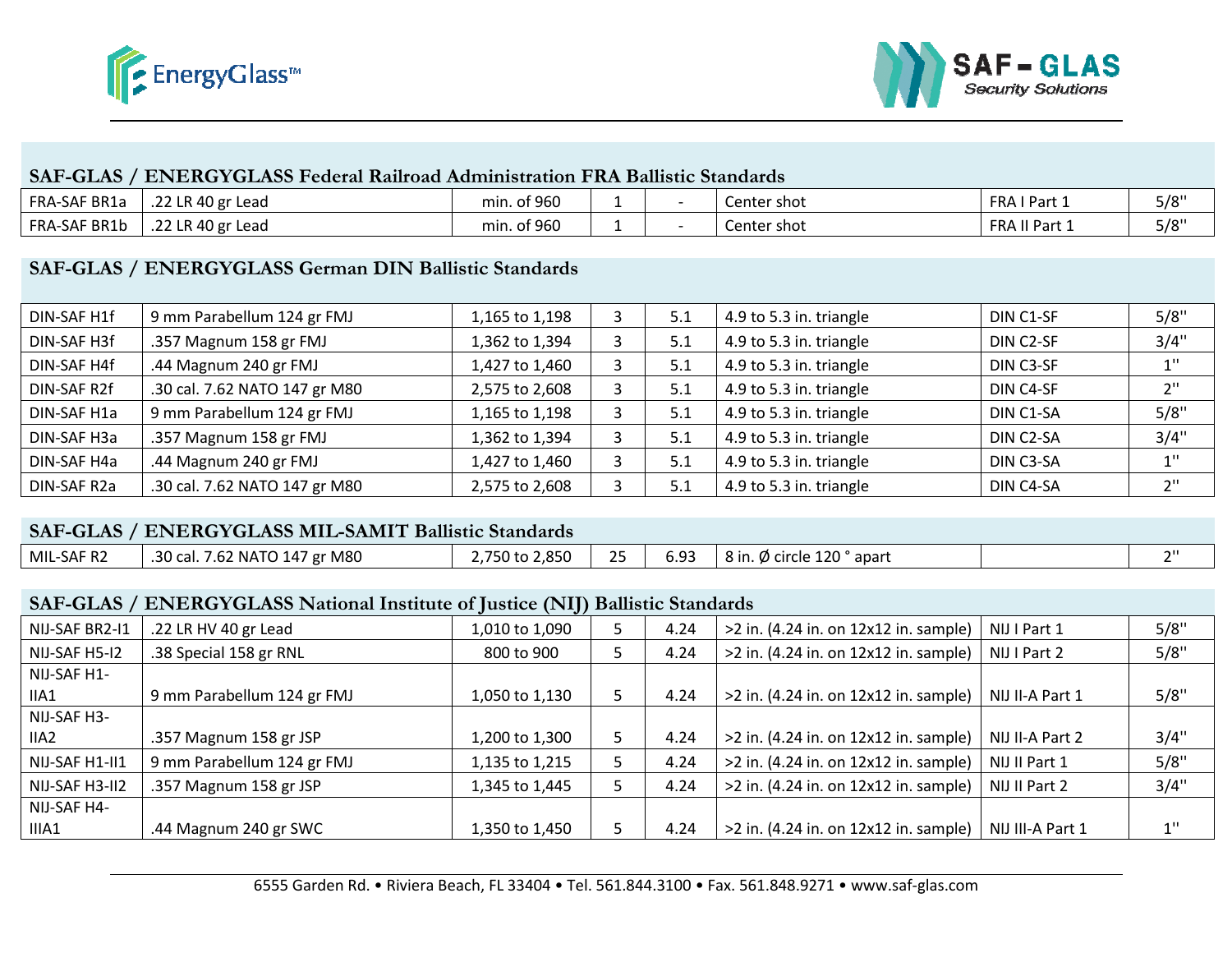



| NIJ-SAF H1-       |                               |                |      |                                                             |         |      |
|-------------------|-------------------------------|----------------|------|-------------------------------------------------------------|---------|------|
| IIIA <sub>2</sub> | 9 mm Parabellum 124 gr FMJ    | 1,350 to 1,450 | 4.24 | $>$ 2 in. (4.24 in. on 12x12 in. sample)   NIJ III-A Part 2 |         | 3/4" |
| NIJ-SAF R2-III    | .30 cal. 7.62 NATO 147 gr M80 | 2,700 to 2,800 | 4.24 | $\ge$ 2 in. (4.24 in. on 12x12 in. sample) $\frac{1}{2}$    | NIJ III | ייר  |

#### **SAF-GLAS / ENERGYGLASS State Department (SD) Ballistic StandardsState Ballistic**

|            |                                     |                |      |                            | SD Minimum Part |             |
|------------|-------------------------------------|----------------|------|----------------------------|-----------------|-------------|
| SD-SAF H1  | 9 mm Parabellum 115 gr SFMJ         | 1,350 to 1,450 | 6.93 | 8 in. Ø circle 120 ° apart |                 | 5/8"        |
|            |                                     |                |      |                            | SD Minimum Part |             |
| SD-SAF H1b | 12 Gauge 2 3/4 inch 556 gr # 4 Buck | 1,275 to 1,375 |      | Center shot                |                 | $1 - 5/8"$  |
| SD-SAF R2  | .30 cal. 7.62 NATO 147 gr M80       | 2,700 to 2,800 |      | Center shot                | SD Rifle Part 1 | 2"          |
| SD-SAF R1  | .223 cal. 5.56 NATO 55 gr M193      | 3,135 to 3,235 |      | Center shot                | SD Rifle Part 2 | $1 - 1/2$ " |
| SD-SAF R1b | .223 cal. 5.56 NATO 63 gr M855      | min. of 2,950  |      | Center shot                | SD Rifle Part 3 | $1 - 5/8"$  |
| SD-SAF R5  | 12 Gauge 2 3/4 inch 556 gr # 4 Buck | 1,275 to 1,375 |      | Center shot                | SD Rifle Part 4 | $1 - 5/8"$  |
|            |                                     |                |      |                            |                 |             |

#### **SAF-GLAS / ENERGYGLASS Underwriters Laboratory UL 752 Ballistic Standards**

| IIIA <sub>2</sub> | 9 mm Parabellum 124 gr FMJ                                                | 1,350 to 1,450 | 5.             | 4.24                     | $>2$ in. (4.24 in. on 12x12 in. sample)                                                              | NIJ III-A Part 2  | 3/4"        |
|-------------------|---------------------------------------------------------------------------|----------------|----------------|--------------------------|------------------------------------------------------------------------------------------------------|-------------------|-------------|
| NIJ-SAF R2-III    | .30 cal. 7.62 NATO 147 gr M80                                             | 2,700 to 2,800 | 5              | 4.24                     | >2 in. (4.24 in. on 12x12 in. sample)                                                                | NIJ III           | 2"          |
|                   |                                                                           |                |                |                          |                                                                                                      |                   |             |
|                   | SAF-GLAS / ENERGYGLASS State Department (SD) Ballistic Standards          |                |                |                          |                                                                                                      |                   |             |
|                   |                                                                           |                |                |                          |                                                                                                      | SD Minimum Part   |             |
| SD-SAF H1         | 9 mm Parabellum 115 gr SFMJ                                               | 1,350 to 1,450 | 3              | 6.93                     | 8 in. Ø circle 120 ° apart                                                                           |                   | 5/8"        |
|                   |                                                                           |                |                |                          |                                                                                                      | SD Minimum Part   |             |
| SD-SAF H1b        | 12 Gauge 2 3/4 inch 556 gr # 4 Buck                                       | 1,275 to 1,375 | 1              | $\overline{\phantom{a}}$ | Center shot                                                                                          | 2                 | $1 - 5/8"$  |
| SD-SAF R2         | .30 cal. 7.62 NATO 147 gr M80                                             | 2,700 to 2,800 | $\mathbf{1}$   |                          | Center shot                                                                                          | SD Rifle Part 1   | 2"          |
| SD-SAF R1         | .223 cal. 5.56 NATO 55 gr M193                                            | 3,135 to 3,235 | $\mathbf{1}$   | $\overline{\phantom{a}}$ | Center shot                                                                                          | SD Rifle Part 2   | $1 - 1/2$ " |
| SD-SAF R1b        | .223 cal. 5.56 NATO 63 gr M855                                            | min. of 2,950  | $\mathbf{1}$   |                          | Center shot                                                                                          | SD Rifle Part 3   | $1 - 5/8"$  |
| SD-SAF R5         | 12 Gauge 2 3/4 inch 556 gr # 4 Buck                                       | 1,275 to 1,375 | $\mathbf{1}$   |                          | Center shot                                                                                          | SD Rifle Part 4   | $1 - 5/8"$  |
|                   |                                                                           |                |                |                          |                                                                                                      |                   |             |
|                   | SAF-GLAS / ENERGYGLASS Underwriters Laboratory UL 752 Ballistic Standards |                |                |                          |                                                                                                      |                   |             |
| UL-SAF H-L1P1     | 9 mm Parabellum 124 gr FMJ                                                | 1,175 to 1,293 | 3              | 4                        | 4.0 inch triangle                                                                                    | UL Level 1 Part 1 | 5/8"        |
| UL-SAF H-L1P2     | 9 mm Parabellum 124 gr FMJ                                                | 1,175 to 1,293 | $\overline{2}$ | 1.5                      | 1.25 to 1.75 in.                                                                                     | UL Level 1 Part 2 | 5/8"        |
| UL-SAF H-L1P3     | 9 mm Parabellum 124 gr FMJ                                                | 1,175 to 1,293 | $\mathbf{1}$   |                          | Unsupported edge shot                                                                                | UL Level 1 Part 3 | 5/8"        |
| UL-SAF H-L2P1     | .357 Magnum 158 gr JSP                                                    | 1,250 to 1,375 | 3              | 4                        | 4.0 inch triangle                                                                                    | UL Level 2 Part 1 | 3/4"        |
| UL-SAF H-L2P3     | .357 Magnum 158 gr JSP                                                    | 1,250 to 1,375 | $\overline{2}$ | 1.5                      | 1.25 to 1.75 in.                                                                                     | UL Level 2 Part 2 | 3/4"        |
| UL-SAF H-L2P3     | .357 Magnum 158 gr JSP                                                    | 1,250 to 1,375 | $\mathbf{1}$   | $\blacksquare$           | Unsupported edge shot                                                                                | UL Level 2 Part 3 | 3/4"        |
| UL-SAF H-L3P1     | .44 Magnum 240 gr SWC                                                     | 1,350 to 1,485 | 3              | 4                        | 4.0 inch triangle                                                                                    | UL Level 3 Part 1 | $1"$        |
| UL-SAF H-L3P2     | .44 Magnum 240 gr SWC                                                     | 1,350 to 1,485 | $\overline{2}$ | 1.5                      | 1.25 to 1.75 in.                                                                                     | UL Level 3 Part 2 | $1^{\rm n}$ |
| UL-SAF H-L3P3     | .44 Magnum 240 gr SWC                                                     | 1,350 to 1,485 | 1              | $\overline{\phantom{a}}$ | Unsupported edge shot                                                                                | UL Level 3 Part 3 | $1^{\rm n}$ |
| UL-SAF R-L4P1     | .30 cal. 30-06 180 gr JSP                                                 | 2,540 to 2,794 | $\mathbf{1}$   | $\blacksquare$           | Center shot                                                                                          | UL Level 4 Part 1 | $1 - 5/8"$  |
| UL-SAF R-L4P2     | .30 cal. 30-06 180 gr JSP                                                 | 2,540 to 2,794 | 1              | $\overline{\phantom{a}}$ | Unsupported edge shot                                                                                | UL Level 4 Part 2 | $1 - 5/8"$  |
| UL-SAF R-L5P1     | .30 cal. 7.62 NATO 150 gr FMJ                                             | 2,750 to 3,025 | $\mathbf{1}$   | $\overline{\phantom{a}}$ | Center shot                                                                                          | UL Level 5 Part 1 | $1 - 5/8"$  |
| UL-SAF R-L5P2     | .30 cal. 7.62 NATO 150 gr FMJ                                             | 2,750 to 3,025 | $\mathbf{1}$   |                          | Unsupported edge shot                                                                                | UL Level 5 Part 2 | $1 - 5/8"$  |
| UL-SAF R-L6       | 9 mm Parabellum 124 gr FMJ                                                | 1,400 to 1,540 | 5              | 3.18                     | 4.5 inch square                                                                                      | UL Level 6        | 3/4"        |
|                   |                                                                           |                |                |                          |                                                                                                      |                   |             |
|                   |                                                                           |                |                |                          | 6555 Garden Rd. • Riviera Beach, FL 33404 • Tel. 561.844.3100 • Fax. 561.848.9271 • www.saf-glas.com |                   |             |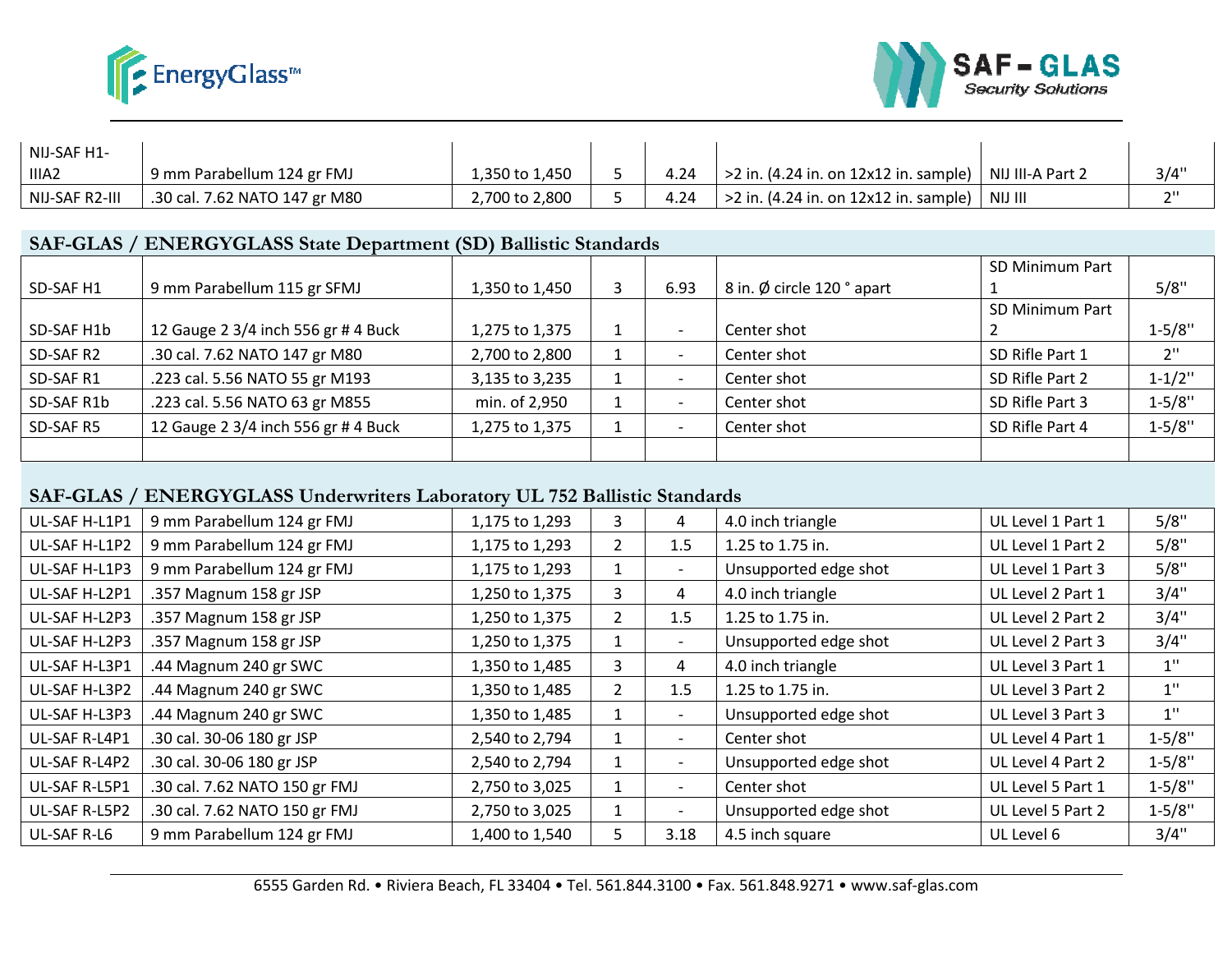



| UL-SAF R-L7 | .223 cal. 5.56 NATO 55 gr FMJ | 3,080 to 3,388 | 3.18 | 4.5 inch square | UL Level 7 | $1 - 3/4"$ |
|-------------|-------------------------------|----------------|------|-----------------|------------|------------|
| UL-SAF R-L8 | .30 cal. 7.62 NATO 150 gr FMJ | 2,750 to 3,025 | 3.18 | 4.5 inch square | UL Level 8 | ייר        |
|             |                               |                |      |                 |            |            |

#### <code>SAF-GLAS</code> ENERGYGLASS QUANTICO DEPARTMENT OF THE ARMY (FPED) Joint Chiefs</code>

| Q-SAF-66         | 9mm Parabellum 124 gr FMJ     | 1,175 to 1,293 |  | 1.25        | PAS Range | 5/8"       |
|------------------|-------------------------------|----------------|--|-------------|-----------|------------|
| S-SAF-617        | .44 Magnum 158 gr FMJ         | 1,350 to 1,485 |  | $1.25$ in.  | PAS Range |            |
| S-SAF-743        | .30 cal 7.62 NATO 150 gr FMJ  | 3,080 to 3,388 |  | Triangle    | PAS Range | $1 - 5/8"$ |
| <b>R-SAF-188</b> | .223 cal 5.56 NATO 63 gr M855 | 3100           |  | Center shot | PAS Range | $1 - 5/8"$ |
| R-SAF-189        | .223 cal 5.56 NATO 62 gr AP   | 2900           |  | Center shot | PAS Range | ייר        |
| R-SAF-1194       | .30 cal 7.62 NATO 150 gr FMJ  | 3,080 to 3,388 |  | Triangle    | PAS Range |            |

# *ENERGYGLASS ELECTRICAL GENERATING BOMB BLAST GLASS "PASS ALL"*

| UL-SAF R-L7     | .223 cal. 5.56 NATO 55 gr FMJ                                            | 3,080 to 3,388 | 5              | 3.18            | 4.5 inch square                                                                                      | UL Level 7     | $1 - 3/4"$       |
|-----------------|--------------------------------------------------------------------------|----------------|----------------|-----------------|------------------------------------------------------------------------------------------------------|----------------|------------------|
| UL-SAF R-L8     | .30 cal. 7.62 NATO 150 gr FMJ                                            | 2,750 to 3,025 | 5              | 3.18            | 4.5 inch square                                                                                      | UL Level 8     | 2"               |
|                 |                                                                          |                |                |                 |                                                                                                      |                |                  |
|                 |                                                                          |                |                |                 |                                                                                                      |                |                  |
|                 |                                                                          |                |                |                 |                                                                                                      |                |                  |
|                 | SAF-GLAS ENERGYGLASS QUANTICO DEPARTMENT OF THE ARMY (FPED) Joint Chiefs |                |                |                 |                                                                                                      |                |                  |
| Q-SAF-66        | 9mm Parabellum 124 gr FMJ                                                | 1,175 to 1,293 | 3              | 1.5             | 1.25                                                                                                 | PAS Range      | 5/8"             |
| S-SAF-617       | .44 Magnum 158 gr FMJ                                                    | 1,350 to 1,485 | 3              | 1.5             | 1.25 in.                                                                                             | PAS Range      | $1^{\rm n}$      |
| S-SAF-743       | .30 cal 7.62 NATO 150 gr FMJ                                             | 3,080 to 3,388 | $\overline{3}$ | $\overline{4}$  | Triangle                                                                                             | PAS Range      | $1 - 5/8"$       |
| R-SAF-188       | .223 cal 5.56 NATO 63 gr M855                                            | 3100           | $1\,$          |                 | Center shot                                                                                          | PAS Range      | $1 - 5/8"$       |
| R-SAF-189       | .223 cal 5.56 NATO 62 gr AP                                              | 2900           | $\mathbf{1}$   |                 | Center shot                                                                                          | PAS Range      | 2"               |
| R-SAF-1194      | .30 cal 7.62 NATO 150 gr FMJ                                             | 3,080 to 3,388 | $\overline{3}$ | $\overline{4}$  | Triangle                                                                                             | PAS Range      | $2$ "            |
|                 |                                                                          |                |                |                 |                                                                                                      |                |                  |
|                 |                                                                          |                |                |                 |                                                                                                      |                |                  |
|                 |                                                                          |                |                |                 |                                                                                                      |                |                  |
|                 | ENERGYGLASS ELECTRICAL GENERATING BOMB BLAST GLASS "PASS ALL"            |                |                |                 |                                                                                                      |                |                  |
|                 |                                                                          |                |                |                 |                                                                                                      |                |                  |
| <b>CODE</b>     | <b>THREAT</b>                                                            | <b>LOAD</b>    |                | <b>DURATION</b> | <b>RESULT</b>                                                                                        | <b>GRADE</b>   | <b>THICKNESS</b> |
|                 | <b>SAF-GLAS / ENERGYGLASS BOMB BLAST RESISTANT GLASS</b>                 |                |                |                 |                                                                                                      |                |                  |
| <b>B-BLA-77</b> | 4psi                                                                     | Air cannon     |                | $\overline{4}$  | No thru opening                                                                                      | $\mathbf{1}$   | 9/16"            |
| <b>B-BLA-78</b> | 4 psi                                                                    | Air cannon     |                | 31              | No thru opening                                                                                      | $\mathbf 1$    | 9/16"            |
| <b>B-BLA-79</b> | 4 psi                                                                    | Air cannon     |                | 60              | No thru opening                                                                                      | $\overline{2}$ | 9/16"            |
| B-BLA-88        | 10 psi                                                                   | Air cannon     |                | 22              | No thru opening                                                                                      | 3a             | 9/16"            |
| B-BLA-90        | 10 psi                                                                   | Air cannon     |                | 31              | No thru opening                                                                                      | 3a             | 9/16"            |
| B-BLA-92        | 10 psi                                                                   | Air cannon     |                | 60              | No thru opening                                                                                      | 3 <sub>b</sub> | 9/16"            |
|                 |                                                                          |                |                |                 |                                                                                                      |                |                  |
|                 | SAF-GLAS / ENERGYGLASS BOMB BLAST RESISTANT GLASS ARENA                  |                |                |                 |                                                                                                      |                |                  |
| A-BOM-88        | Claymore mine 35'                                                        | .30 cal ball   |                | Hi veloc        | No thru opening                                                                                      | Pass           | 9/16"            |
| A-BOM-90        | Claymore mine 30'                                                        | .30 cal ball   |                | Hi veloc        | No thru opening                                                                                      | Pass           | 9/16"            |
| A-BOM-92        | Claymore mine 25'                                                        | .30 cal ball   |                | Hi veloc        | No thru opening                                                                                      | Pass           | 5/8"             |
|                 |                                                                          |                |                |                 |                                                                                                      |                |                  |
|                 |                                                                          |                |                |                 | 6555 Garden Rd. • Riviera Beach, FL 33404 • Tel. 561.844.3100 • Fax. 561.848.9271 • www.saf-glas.com |                |                  |

#### **SAF-GLAS / ENERGYGLASS BOMB BLAST RESISTANT GLASS ARENAGLASS**

| A-BOM-88 | Claymore mine 35' | .30 cal ball | Hi veloc | No thru opening | Pass | 9/16" |
|----------|-------------------|--------------|----------|-----------------|------|-------|
| A-BOM-90 | Claymore mine 30' | .30 cal ball | Hi veloc | No thru opening | Pass | 9/16" |
| A-BOM-92 | Claymore mine 25' | .30 cal ball | Hi veloc | No thru opening | Pass | 5/8"  |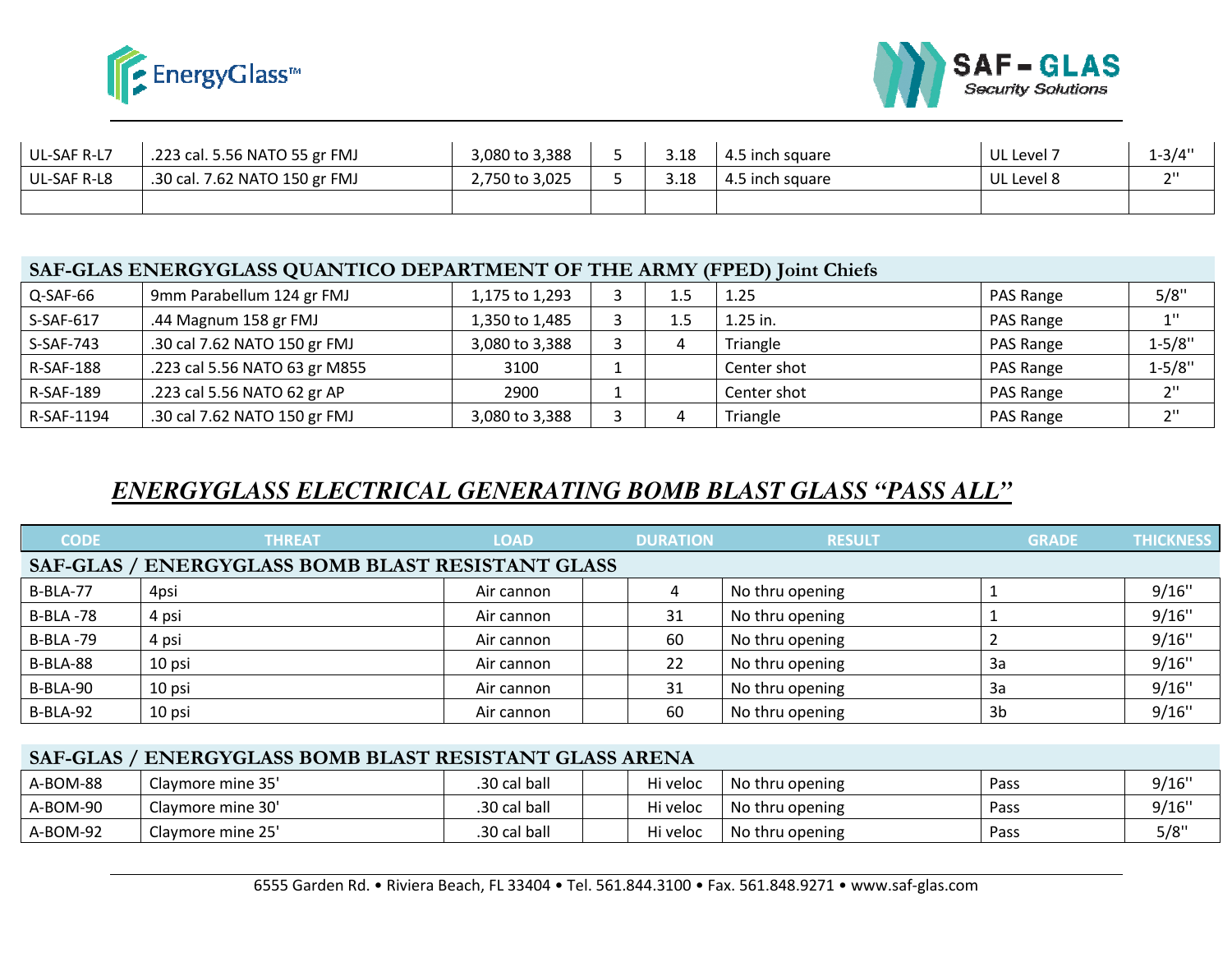



|           |                     | $1/8$ " ball |          |                 |      |             |
|-----------|---------------------|--------------|----------|-----------------|------|-------------|
| A-BOM-96  | Handgenade 10'      | bearings     | Hi veloc | No thru opening | Pass | 9/16"       |
|           |                     | $1/8$ " ball |          |                 |      |             |
| A-BOM-98  | Handgrenade 5'      | bearings     | Hi veloc | No thru opening | Pass | 9/16"       |
| A-BOM-101 | 50 lb 30'           | <b>TNT</b>   | Hi veloc | No thru opening | Pass | 9/16"       |
| A-BOM-104 | 50 lb 15'           | <b>TNT</b>   | Hi veloc | No thru opening | Pass | 3/4"        |
| A-BOM-106 | 50 lb 6'            | <b>TNT</b>   | Hi veloc | No thru opening | Pass | $1 - 3/4"$  |
| A-BOM-108 | 50 lb ground zero   | <b>TNT</b>   | Hi veloc | No thru opening | Pass | $2 - 1/2"$  |
| SO-TES-9  | M2 flamethrower 20' | Gas          | Med      | No thru opening | Pass | $1 - 1/2$ " |
| SO-TES-10 | M2 flamethrower 15' | Gas          | Med      | No thru opening | Pass | $1 - 1/2$ " |

### *ENERGYGLASS ELECTRICAL GENERATING PHYSICAL ATTACK GLASSGLASS "PASS ALL"*

#### **SAF-GLAS/ ENERGYGLASS PHYSICAL ATTACK RESISTANT GLASSRESISTANT**

| A-BOM-96      | Handgenade 10'                                                            | bearings        | Hi veloc | No thru opening | Pass         | 9/16"            |
|---------------|---------------------------------------------------------------------------|-----------------|----------|-----------------|--------------|------------------|
|               |                                                                           | $1/8$ " ball    |          |                 |              |                  |
| A-BOM-98      | Handgrenade 5'                                                            | bearings        | Hi veloc | No thru opening | Pass         | 9/16"            |
| A-BOM-101     | 50 lb 30'                                                                 | <b>TNT</b>      | Hi veloc | No thru opening | Pass         | 9/16"            |
| A-BOM-104     | 50 lb 15'                                                                 | <b>TNT</b>      | Hi veloc | No thru opening | Pass         | 3/4"             |
| A-BOM-106     | 50 lb 6'                                                                  | <b>TNT</b>      | Hi veloc | No thru opening | Pass         | $1 - 3/4"$       |
| A-BOM-108     | 50 lb ground zero                                                         | <b>TNT</b>      | Hi veloc | No thru opening | Pass         | $2 - 1/2"$       |
| SO-TES-9      | M2 flamethrower 20'                                                       | Gas             | Med      | No thru opening | Pass         | $1 - 1/2$ "      |
| SO-TES-10     | M2 flamethrower 15'                                                       | Gas             | Med      | No thru opening | Pass         | $1 - 1/2$ "      |
|               | <u>ENERGYGLASS ELECTRICAL GENERATING PHYSICAL ATTACK GLASS "PASS ALL"</u> |                 |          |                 |              |                  |
|               | SAF-GLAS/ ENERGYGLASS PHYSICAL ATTACK RESISTANT GLASS                     |                 |          |                 |              |                  |
| <b>CODE</b>   | <b>THREAT</b>                                                             | <b>CATEGORY</b> |          | <b>RESULT</b>   | <b>GRADE</b> | <b>THICKNESS</b> |
| <b>SAF-02</b> | Human impact                                                              | protect         |          | No thru opening | Pass         | 7/16"            |
| <b>SAF-04</b> | Blunt impacting 5 min                                                     |                 |          | No thru opening | Pass         | 9/16"            |
| <b>SAF-06</b> | Blunt impacting 15 min                                                    | <b>DOS</b>      |          | No thru opening | Pass         | $1 - 5/8"$       |
| <b>SAF-08</b> | Blunt impacting 30 min                                                    | <b>HP</b>       |          | No thru opening | Pass         | $1 - 1/4"$       |
| <b>SAF-10</b> | <b>Blunt impacting Seq I</b>                                              | <b>ASTM</b>     |          | No thru opening | Pass         | 5/8"             |
| <b>SAF-12</b> | WMFL III                                                                  | <b>WMFL</b>     |          | No thru opening | Pass         | 3/4"             |
| <b>SAF-14</b> | <b>WMFLII</b>                                                             | <b>WMFL</b>     |          | No thru opening | Pass         | 5/8"             |
| <b>SAF-16</b> | Level I                                                                   | HP White        |          | No thru opening | Pass         | $1/2$ "          |
| <b>SAF-18</b> | Level II                                                                  | HP White        |          | No thru opening | Pass         | 5/8"             |
| <b>SAF-20</b> | Level III                                                                 | HP White        |          | No thru opening | Pass         | 3/4"             |
| SAF-test      | 80 min                                                                    | Pas Range       |          | No thru opening | Pass         | $1$ "            |
| SR-5096       | 60 min                                                                    | EN              |          | No thru opening | Pass         | 9/16"            |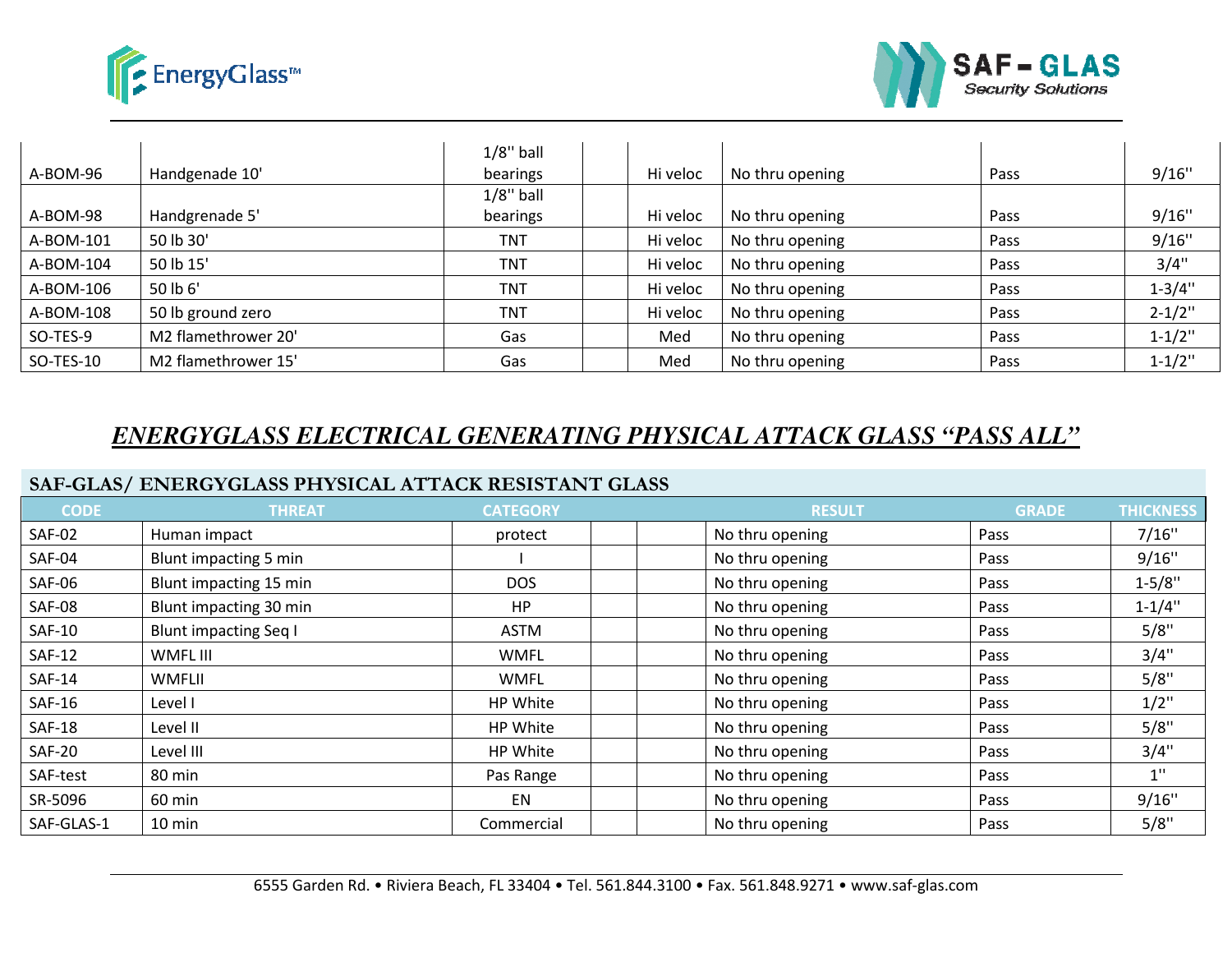



| SAF-08        | 15 min               | <b>FRA</b>    | No thru opening | Pass        | 5/8"  |
|---------------|----------------------|---------------|-----------------|-------------|-------|
| Acryl-01      | 30 min               | HP White      | No thru opening | Pass        | 3/4"  |
| Acryl-02      | 60 min               | HP White      | No thru opening | Pass        | 7/8"  |
| <b>PC-08</b>  | 30 min               | HP White      | No thru opening | Pass        | 5/8"  |
| PC-10         | 60 min               | HP White      | No thru opening | Pass        | 3/4"  |
| $PC-0.5$      | 10 min               | <b>UL 972</b> | No thru opening | Pass        | 9/16" |
| <b>SAF-66</b> | Architectural impact | <b>IBC</b>    | No thru opening | <b>Pass</b> | 7/16" |
| <b>SAF-86</b> | Architectural impact | <b>IBC</b>    | No thru opening | Pass        | 5/8"  |
| SAF-96        | Architectural impact | <b>IBC</b>    | No thru opening | Pass        | 3/4"  |

# *ENERGYGLASS ELECTRICAL GENERATING FIRE RESISTANT GLASS "PASS ALL"*

#### **SAF-GLAS / ENERGYGLASS FIRE RESISTANT GLASS**

| <b>SAF-08</b> | 15 min                                      | <b>FRA</b>      | No thru opening | Pass         | 5/8"             |
|---------------|---------------------------------------------|-----------------|-----------------|--------------|------------------|
| Acryl-01      | 30 min                                      | HP White        | No thru opening | Pass         | 3/4"             |
| Acryl-02      | 60 min                                      | HP White        | No thru opening | Pass         | 7/8"             |
| <b>PC-08</b>  | 30 min                                      | HP White        | No thru opening | Pass         | 5/8"             |
| <b>PC-10</b>  | 60 min                                      | HP White        | No thru opening | Pass         | 3/4"             |
| $PC-.5$       | 10 min                                      | <b>UL 972</b>   | No thru opening | Pass         | 9/16"            |
| <b>SAF-66</b> | Architectural impact                        | <b>IBC</b>      | No thru opening | Pass         | 7/16"            |
| <b>SAF-86</b> | Architectural impact                        | <b>IBC</b>      | No thru opening | Pass         | 5/8"             |
| <b>SAF-96</b> | Architectural impact                        | <b>IBC</b>      | No thru opening | Pass         | 3/4"             |
|               |                                             |                 |                 |              |                  |
|               | SAF-GLAS / ENERGYGLASS FIRE RESISTANT GLASS |                 |                 |              |                  |
| <b>CODE</b>   | <b>THREAT</b>                               | <b>CATEGORY</b> | <b>RESULT</b>   | <b>GRADE</b> | <b>THICKNESS</b> |
| $F-12$        | 20 min                                      | Fire no HS      | No thru opening | Pass         | 1/4"             |
| $F-14$        | 30 min                                      | Fire no HS      | No thru opening | Pass         | 3/16"            |
| $F-16$        | 45 min                                      | Fire and HS     | No thru opening | Pass         | 3/16"            |
| $F-18$        | 60 min                                      | Fire and HS     | No thru opening | Pass         | 3/16"            |
| $F-20$        | 90 min                                      | Fire and HS     | No thru opening | Pass         | 3/16"            |
| $F-24$        | 120 min                                     | Fire and HS     | No thru opening | Pass         | 3/16"            |
| $F-28$        | 180 min                                     | Fire and HS     | No thru opening | Pass         | 3/16"            |
| SFBH-1        | 20 min impact                               | Fire no HS      | No thru opening | Pass         | $1/2$ "          |
| SFBH-2        | 45 min impact                               | Fire and HS     | No thru opening | Pass         | 9/16"            |
| SFBH-3        | 60 min impact                               | Fire and HS     | No thru opening | Pass         | 9/16"            |
| SPFBH-01      | 20 min non impact                           | Fire no HS      | No thru opening | Pass         | 1/4"             |
| SPFBH-02      | 45 min non impact                           | Fire and HS     | No thru opening | Pass         | $1/2$ "          |